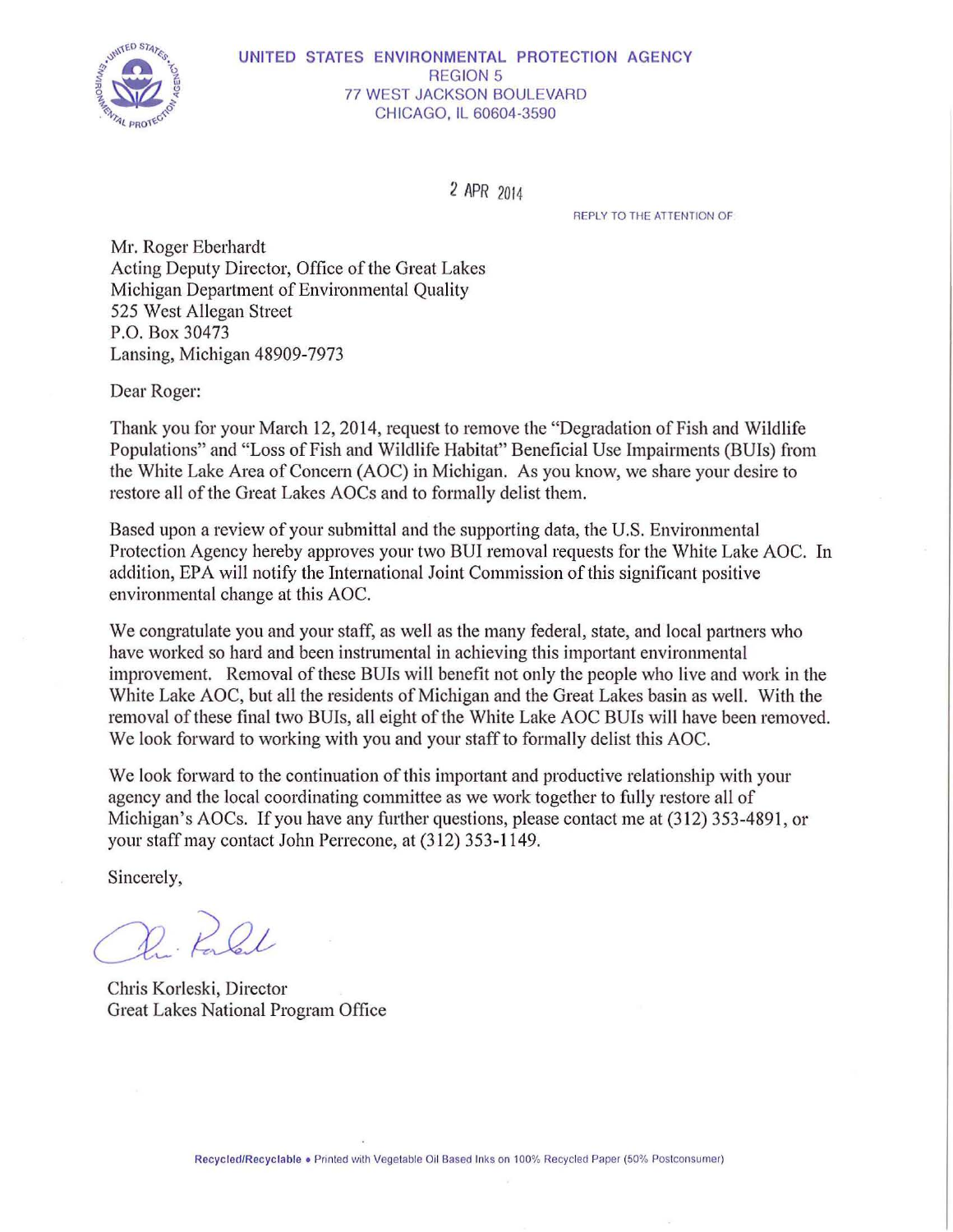cc: Dan Wyant, Director, MDEQ Jon W. Allan, MDEQ, Office of Great Lakes Rick Hobrla, MDEQ, Office of Great Lakes John Riley, MDEQ, Office of Great Lakes Greg Mund, White Lake PAC Stephen Locke, IJC Wendy Carney, EPA, GLNPO John Perrecone, EPA, GLNPO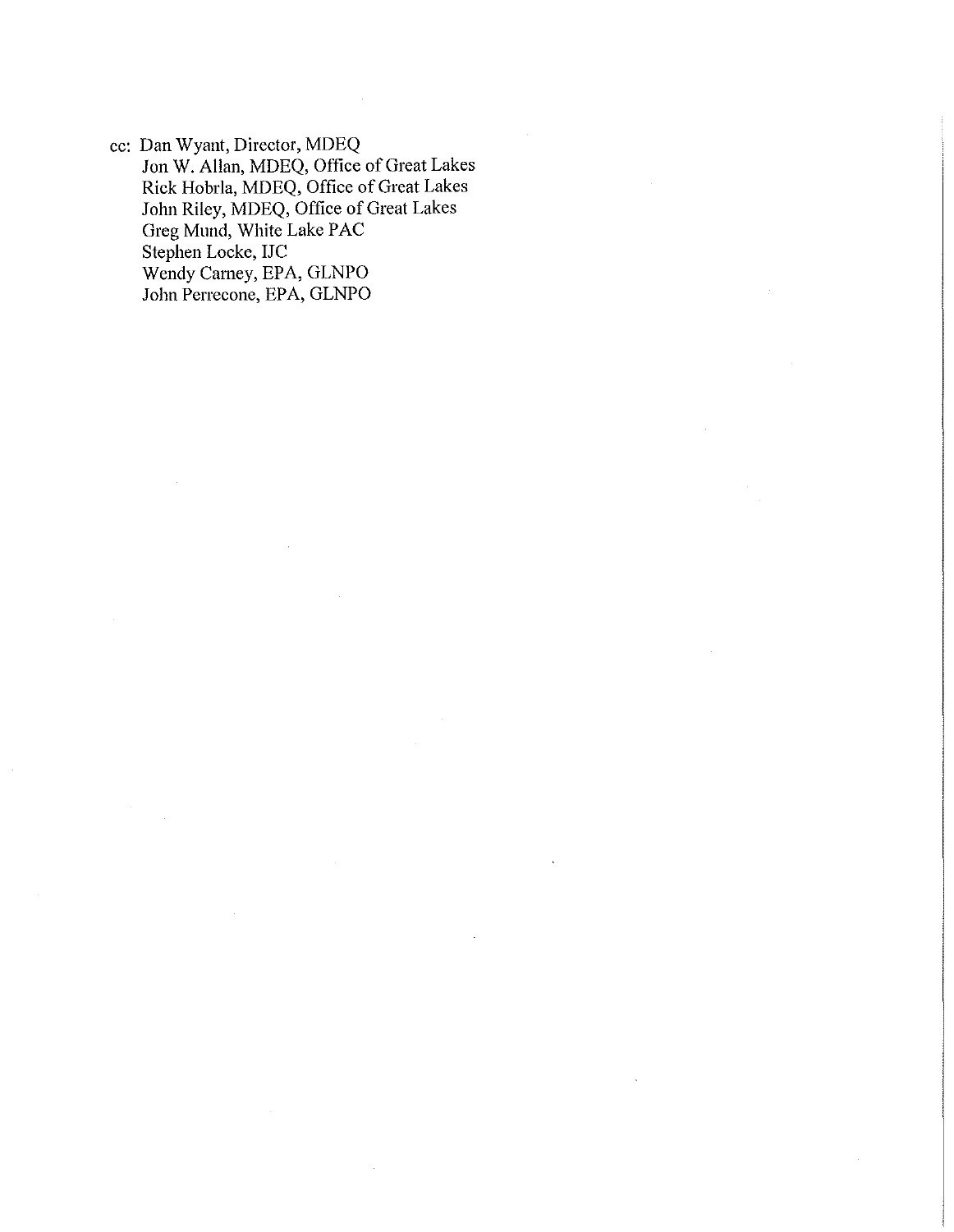

**GOVERNOR** 

STATE OF MICHIGAN OFFICE OF THE GREAT LAKES LANSING



**DIRECTOR** 

March 12, 2014

Mr. Chris Korleski, Director Great Lakes National Program Office United States Environmental Protection Agency Region 5 77 West Jackson Boulevard (G-17 J) Chicago, Illinois 60604-3507

Dear Mr. Korleski:

I am writing to request the United States Environmental Protection Agency (U.S. EPA), Great Lakes National Program Office's (GLNPO) concurrence with the removal of the Degradation of Fish and Wildlife Populations and Loss of Fish and Wildlife Habitat Beneficial Use Impairments (BUis) from the White Lake Area of Concern (AOC). The Michigan Department of Environmental Quality (MDEQ), Office of the Great Lakes (OGL) has assessed the status of the BUIs in accordance with the state's Guidance for Delisting Michigan's Great Lakes Areas of Concern and the locally-developed criteria that were approved by the MDEQ. The OGL recommends that the BUis be removed from the list of impairments in the White Lake AOC.

Enclosed, please find documentation to support the recommendation, including BUI Removal . Recommendation documents prepared by MDEQ staff. The White Lake Public Advisory Council (PAC) submitted a letter supporting the recommendation, which is included with this package. The proposed BUI removals were public noticed via the Mich-RAP listserv, the MDEQ Calendar, the MDEQ AOC program Web site, and the PAC's e-mail list. No written comments were received in response to the public notice period, from February 10, to March 11, 2014.

These are the final BUis associated with the White Lake AOC. We value our continuing partnership in the AOC Program and look forward to working with the GLNPO in the final delisting of the White Lake Area of Concern. Delisting documents should be forthcoming within the next few weeks. If you need further information concerning this request, please contact Mr. John Riley at 517-284-5045, or at rileyj@michigan.gov, or you may contact me.

Sincerely,  $\mathcal{U}$  if  $i\rightarrow$  a Eliu VI, Acting

Lynelle Marolf Deputy Director 517-284-5035

**Enclosures** 

cc: Mr. Greg Mund, White Lake PAC Mr. Dave Cowgill, U.S. EPA Mr. Marc Tuchman, U.S. EPA Mr. John Perrecone, U.S. EPA Mr. Richard Hobrla, MDEQ Mr. John Riley, MDEQ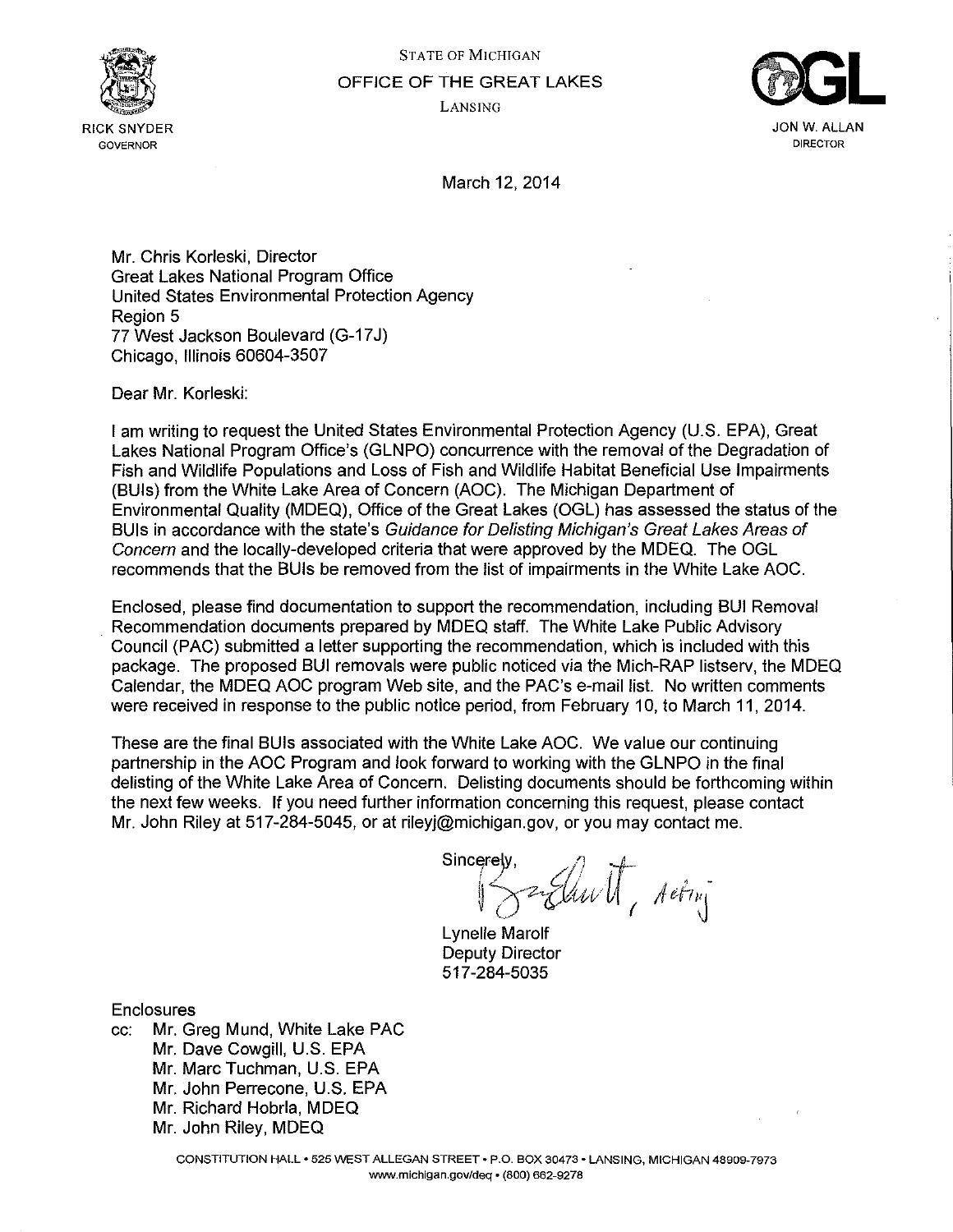### **Issue**

The Michigan Department of Environmental Quality (MDEQ), Office of the Great Lakes Areas of Concern (AOC) program recommends removal of: 1) the Degradation of Fish and Wildlife Populations, and 2) the Loss of Fish and Wildlife Habitat Beneficial Use Impairments (BUIs) from the White Lake AOC. This recommendation is being made with the support of the White Lake Public Advisory Council (PAC), and in accordance with the process and criteria set forth in the *Guidance for Delisting Michigan's Great Lakes Areas of Concern* (Guidance) (MDEQ, 2008).

## **Background**

In the 1987 Remedial Action Plan (RAP) for the White Lake AOC, the Michigan Department of Natural Resources (MDNR) noted a historic loss of fish production as an impairment in White Lake, attributing it to the loss of benthic organisms as a result of sediments contaminated with heavy metals, chlorides and organic chemicals. Specifically, the RAP states, "(s)urveys conducted since 1952 indicated that White Lake experienced conditions causing the occurrence of nuisance algal blooms, tainted fish flesh, loss of white bass fishery, reduction of walleye, perch and northern pike populations, fish contamination, sediment contamination, nutrient enrichment, dissolved oxygen depletion and degradation of the benthic community" (MDNR, 1987).

When the MDNR updated the White Lake RAP in 1995, it indicated that fish populations had begun to improve. "White Lake is described by some as one of the most popular and valuable fisheries in west Michigan. The lake maintains an excellent fishery for northern pike, largemouth bass, small mouth bass, walleye, yellow perch, redhorse sucker, white sucker, bluegill, crappie, and carp" (MDNR, 1995). At the same time, the 1995 RAP recognized that problems persisted and indicated fish populations had yet to fully recover. "Despite the excellence of the current AOC fishery, there has been some degradation. Populations of walleye, lake sturgeon, Great Lakes muskellunge, and white bass in White Lake have declined, are severely depleted, or have disappeared. This could be due to a combination of factors, such as historically elevated pollution levels, introduction of exotic species, loss of habitat or competition. The walleye population seems to be improving; its recovery has been augmented by a program of the MDNR and the White Lake Area Sport Fishing Association to restock walleye in the lake. The program is having success, and some natural reproduction is occurring. White bass were released into the lake in the mid-1980s, but natural reproduction does not appear to be occurring at this time. The MDNR is seeking wild stocks of white bass for introduction to the lake" (MDNR, 1995).

Causes of the loss of fish populations in White Lake are well documented and are largely attributable to industrial discharges of toxics, shoreline development leading to habitat loss and depletion of dissolved oxygen in deep water areas.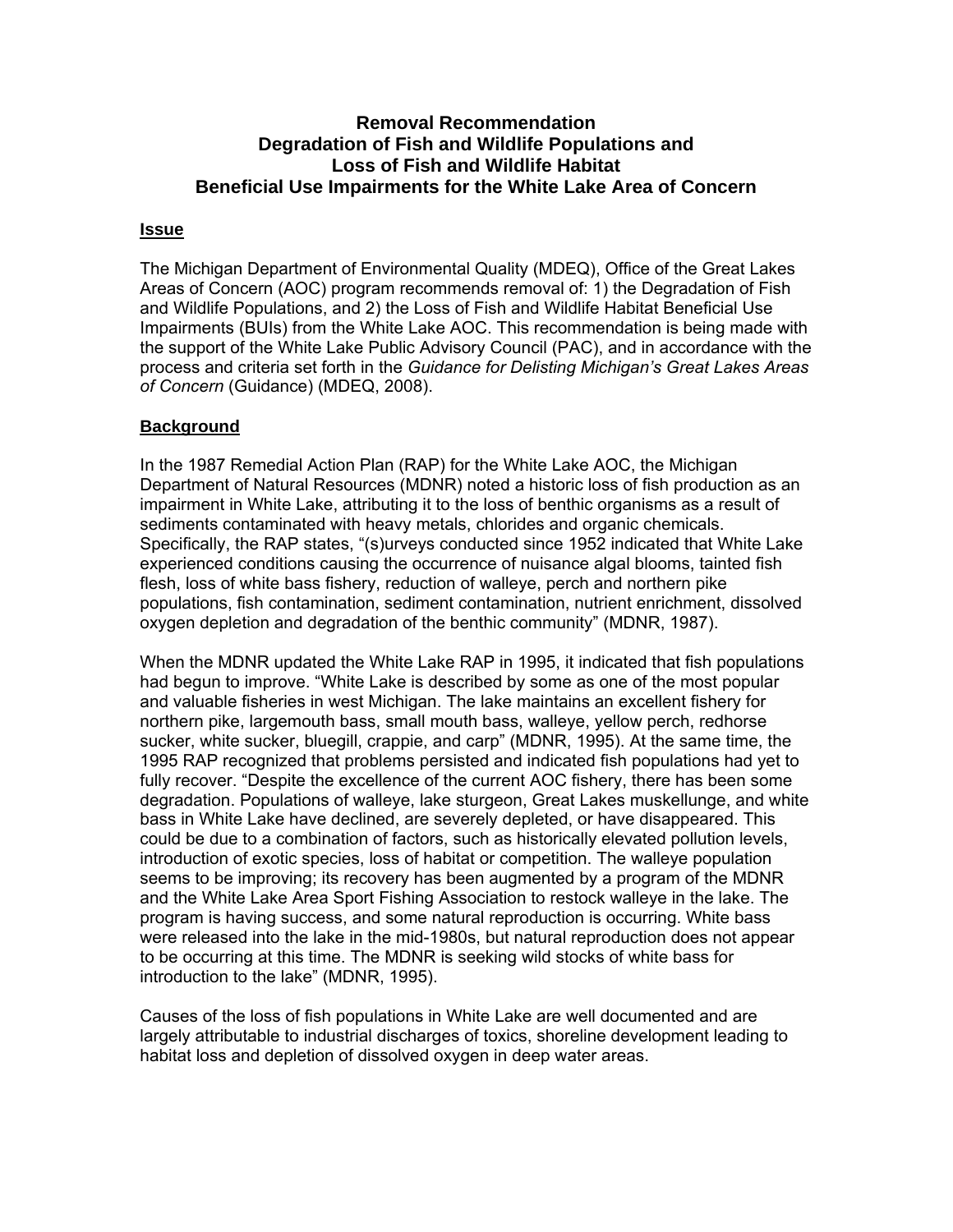The following information is paraphrased from the Muskegon Conservation District's 2010 Great Lakes Restoration Initiative (GLRI) Habitat Restoration proposal:

Habitat loss in the White Lake area resulted from historical shoreline hardening, waste disposal, wetland filling and aquatic substrate alteration. The losses were exacerbated by shoreline residential development and inappropriate land uses, which altered and eliminated critical habitat in the White Lake area. Historically, White Lake supported a diverse system of shoreline habitats including coastal wetlands, freshwater marshes, wetland bays, aquatic plant beds and quality shoreline vegetation. Over time, settlement and habitat loss in the area gradually changed the assemblage of plants and animals, increasing fragmentation and degradation of the shoreline, leading to a decrease in fish and wildlife populations.

In 2005, the White Lake PAC and the Muskegon Conservation District developed the White Lake Shoreline Habitat Management Plan to facilitate a strategic plan for achieving specific fish and wildlife restoration targets to remove the habitat and populations BUIs. Utilizing existing research, surveys, scientific studies, and through new data acquisition, priority shoreline and aquatic habitat areas were mapped for the plan, which identified remaining critical habitat to protect and degraded habitat to restore within the White Lake system.

Building on the White Lake Shoreline Management Plan, the Muskegon Conservation District and the White Lake PAC identified priority parcels for restoration and summarized the data in the White Lake Shoreline Habitat Blueprint. The blueprint provides an overview of acreage, shoreline footage, ownership (public vs. private, number of landowners), habitat conditions, basic restoration activities and initial cost estimates for habitat restoration. The Muskegon Conservation District and White Lake PAC also developed restoration criteria for the habitat and populations BUIs, which were approved by MDEQ in 2009.

This removal recommendation addresses two separate, but related BUIs: Degradation of Fish and Wildlife Populations and Loss of Fish and Wildlife Habitat. The PAC developed site-specific criteria for these BUIs by considering fish populations and habitat separately from wildlife populations and habitat. Using layers of Geographic Information Systems (GIS) mapping technology, the PAC was able to establish restoration priority rankings for several parcels of property (both privately- and publicly-owned), based on habitat value and other relevant characteristics. This process was especially critical to the creation of the wildlife restoration criteria. Now that targets have been met for both fish and wildlife, the GLWQA-identified BUIs can be removed. Throughout this document, text formatted in italics indicates direct quotation of the local criteria developed by the White Lake PAC.

### **"Fish Habitat and Populations" Removal Criteria**

In 2009, the White Lake PAC submitted and the MDEQ approved local criteria, consistent with the *Guidance*, focusing on restoration of Fish Habitat and Populations, as follows: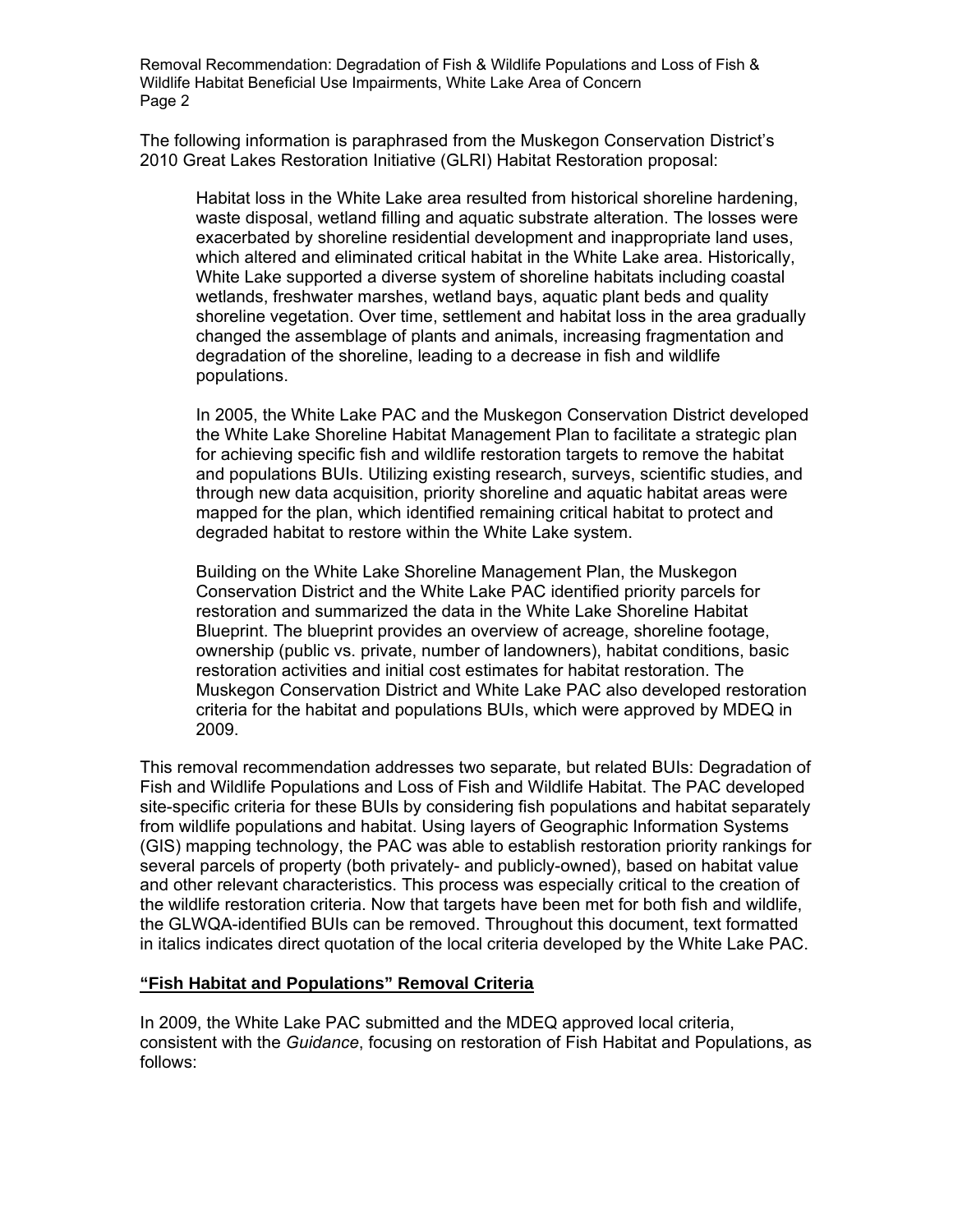- *Maintain an average IBI score of 43 ± 4 for three consecutive years. This numerical target is based on the mean and standard deviation IBI score for White Lake during the past three years (2004, 2005 & 2006, Figure 1). On average, 68% of observations should be within one standard deviation of the mean, assuming the population is normally distributed (Sokal and Rohlf 1995).*
- *If target is not achieved (i.e., average IBI score <39), then fish monitoring will continue for an additional 3 years to determine whether the numerical target is achieved.*
- *Fish sampling will occur in other drowned river mouth lakes to provide an opportunity to determine whether temporal trends in IBI scores are specific to White Lake or associated with regional fluctuations in biotic and abiotic factors; especially Pentwater and Kalamazoo (Figure 1). For instance, if regional fluctuations, not associated with human-induced disturbance, caused multiple drowned river mouth lakes to experience declines in IBI scores, then the numerical target for White Lake should be reassessed to determine its scientific validity (i.e., the numerical target may need to be shifted).*

*A multi-metric index—termed an index of biotic integrity or IBI—will be used to set quantitative delisting targets for White Lake based on annual fish-sampling records collected by the Annis Water Resources Institute (AWRI) between 2004 and 2006. The IBI approach is widely used across the United States to monitor water quality. Fish that live in the water body are integrators of the overall habitat and water quality; they also reveal both episodic and cumulative human-induced disturbance in a system. Fish sampling for calculating IBI scores only will be required annually because the fish themselves are integrators of time (i.e., the fish community is there continuously). A fish-based IBI can be used to address questions concerning both fish populations and fish habitat because it is an indicator of both fish community health and the overall ecological health of the lake.* 

*A typical IBI includes metrics such as number and composition of species sampled, focuses on indicator species that are particularly sensitive to water quality and habitat alterations, and considers groups of organisms that have similar feeding modes. Once the sampling is completed, scientists calculate a "score" for each metric in the IBI. The final IBI score is the total of all metrics and is indicative of ecosystem health. A high score suggests a "healthier" ecosystem, whereas a low score is indicative of a "degraded" ecosystem.* 

*The IBI proposed for use in setting delisting targets in White Lake is modified from a fish-based IBI developed for Great Lakes coastal wetlands (Uzarski et al. 2005). The IBI developed by Uzarski et al. (2005) was modified to better represent human-induced disturbance (based on land use and water quality) across a gradient of drowned river mouth lakes<sup>1</sup> . The disturbance gradient* 

 $\overline{a}$ 

<sup>&</sup>lt;sup>1</sup> Note that only the 2004 fish data was used to re-calibrate the IBI proposed by Uzarski *et al.* (2005). There was a significant correlation  $(r = 0.92, P = 0.076, n = 4)$  between disturbance gradient and IBI score for 2004. The disturbance gradient was calculated using the approach described by Uzarski *et al*. (2005).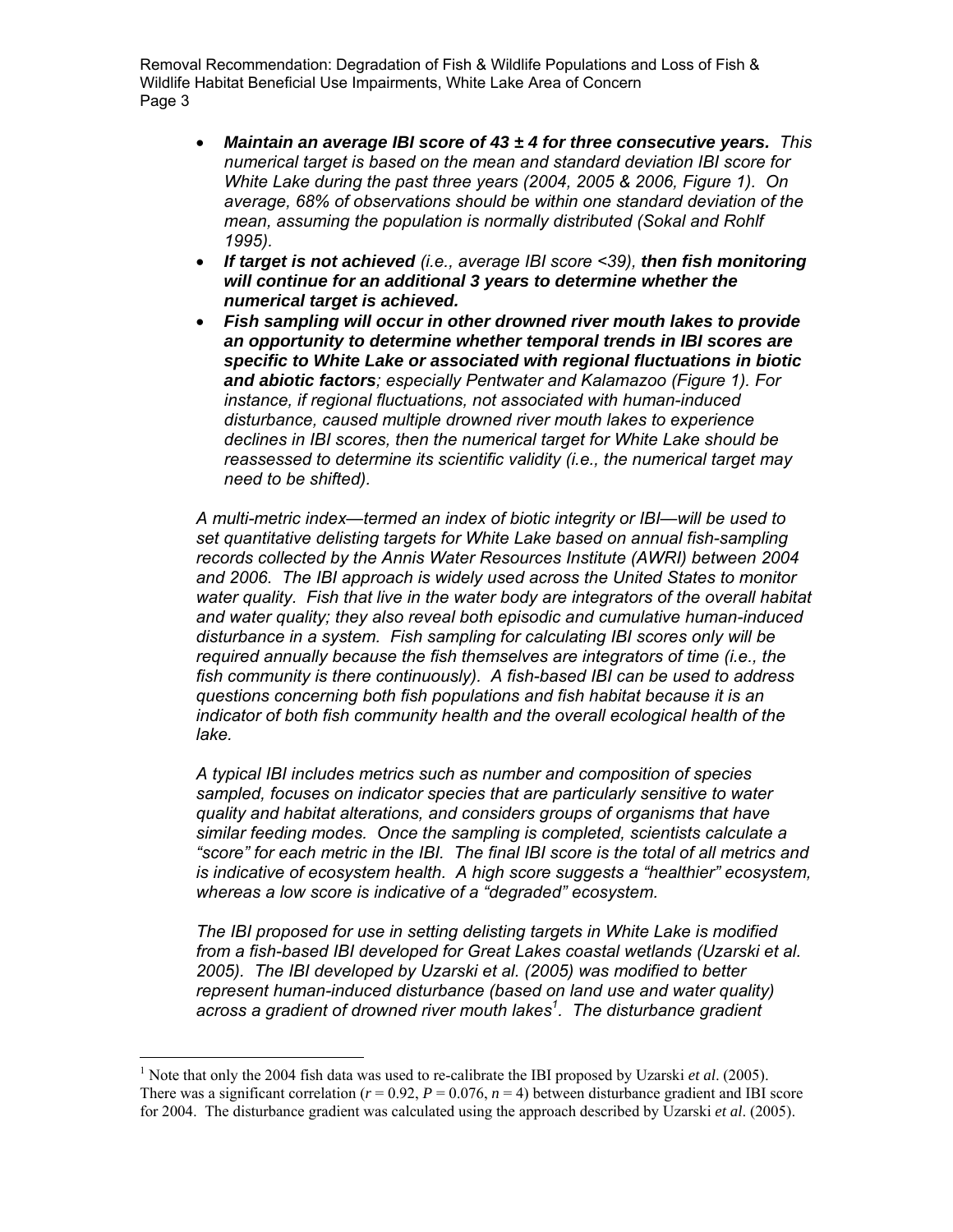*suggested that Pentwater Lake was indicative of a "healthier" ecosystem and Kalamazoo Lake was more indicative of a "degraded" ecosystem among the lakes sampled by AWRI (see Figure 1 for list of lakes). The newly-modified, fishbased IBI consists of 11 metrics (Table 1) and also is being used to set delisting targets for fish populations and habitat in the Muskegon Lake AOC.* 



**Figure 1**. Scores from fish-based index of biotic integrity (IBI) for six drowned river mouth lakes. Data from 2004 was used to build the IBI. The dashed line represents the break (at an IBI score of 33) between relatively "healthy" and "degraded" ecosystems among the six lakes studied. Metrics used in the IBI are described in Table 1 (WLPAC, 2008).

*The IBI scores calculated during 2005 and 2006 suggest two clusters of lakes in the sample (Figure 1): a group with scores >33 indicative of "healthier" ecosystems and another with scores ≤33 representing "degraded" ecosystems.<sup>2</sup> Moreover, Pentwater Lake has been used as a reference system when setting targets for other beneficial use impairments in the White Lake AOC (i.e., restriction of fish and wildlife consumption and eutrophication or undesirable algae). Therefore, the finding that Pentwater, Muskegon, and White lakes form a group among the lakes AWRI sampled (Figure 1) suggests that they are "healthier" than Kalamazoo and Pigeon lakes.* 

*At least two pieces of evidence suggest that fish populations and, therefore, habitat are no longer severely degraded in White Lake. First, the fish-based IBI calculated from recent years suggests that the ecosystem health of White Lake is comparable to Pentwater Lake, a drowned river mouth lake that did not suffer the types of severe environmental degradation experienced by White Lake. Second,* 

Data collected from 2005 and 2006 provide evidence for relatively high precision of the IBI and suggest that inter-annual variation is not driving IBI scores (see Figure 1).

 $2^2$  The IBI score of 33 was arbitrarily defined based on visual interpretation of Figure 1.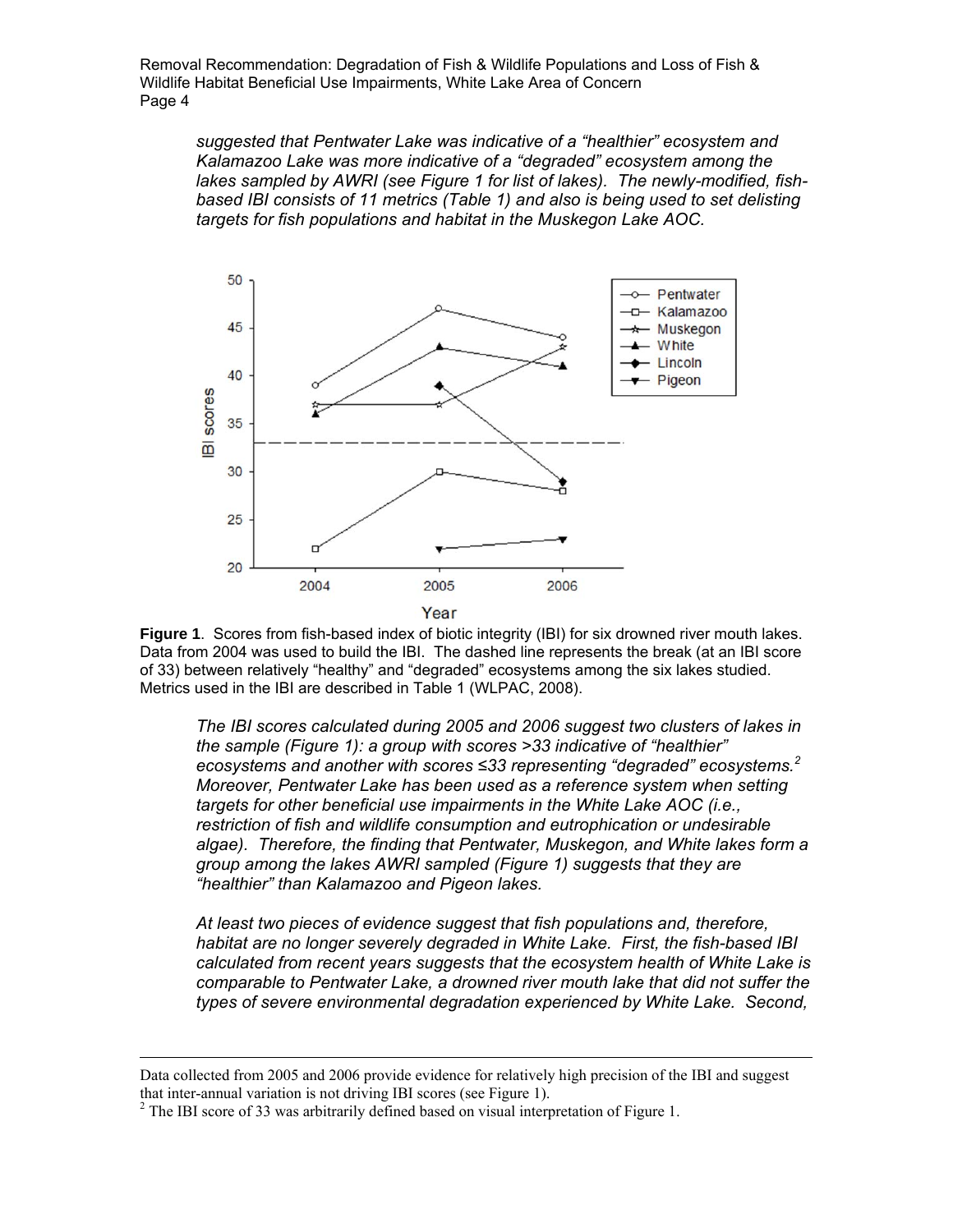*White Lake has a popular and valuable sport fishery, which was noted in the 1987 RAP and both the 1995 and 2002 RAP updates.* 

#### ─────────────────────────────────────────────────────── *Preliminary Drowned River Mouth Lake IBI – Submerged Aquatic Vegetation habitat only*

| 1. Percent omnivore abundance:<br>$>70\%$ score = 0                                    | 50 to 70% score = $3 \times 50\%$ score = $5$ |                        |                    |
|----------------------------------------------------------------------------------------|-----------------------------------------------|------------------------|--------------------|
| 2. Percent piscivore richness:<br>$<$ 25% score = 0                                    | 25 to 35% score = 3                           | $>35\%$ score = 5      |                    |
| 3. Percent carnivore (insectivore+piscivore+zooplanktivore) richness:                  | $~170\%$ score = 0 $~170-80\%$ score = 3      | $>80\%$ score = 5      |                    |
| 4. Smallmouth bass (Micropterus dolomieu) mean catch per net-night:<br>$0$ score = $0$ | $>0$ to 5 score = 3                           | $>5$ score = $5$       |                    |
| 5. Insectivorous Cyprinidae richness:<br>$>3$ score = 0                                | $>1$ to 3 score = 3                           | 0 to 1 score = $5$     |                    |
| 6. Percent Centrarchidae abundance:<br>$0-30$ score = 0                                | $>30$ to 60 score = 3                         | $>60$ to 80 score 5    | $>80$ score = 7    |
| 7. Centrarchidae richness:<br>0 to 1 score $= 0$                                       | $>1$ to 3 score = 3                           | $>3$ score = 5         |                    |
| 8. Mean evenness:                                                                      | $0.2$ score = 0 $0.2$ to 0.6 score = 3        | $>0.6$ score = 5       |                    |
| 9. Rock Bass (Ambloplites rupestris) catch per net-night:<br>0 to 1 score $= 0$        | $>1$ to 5 score = 3                           | $>5$ score = $5$       |                    |
| 10. Bluegill (Lepomis macrochirus) abundance per net-night:                            | 0 to 3 score = $0$ > 3 to 20 score = $3$      | $>$ 20 to 30 score = 5 | $>30$ score = 7    |
| 11. Lepomis catch per net-night:<br>$>50$ score = 0                                    | $>$ 20 to 50 score= 3                         | $>5$ to 20 score = 5   | 0 to 5 score $= 7$ |

**Table 1**. Metrics for fish-based index of biotic integrity (IBI) for drowned river mouth lakes. The IBI is modified from Uzarski *et al*. (2005). Fish sampling should be conducted with fyke nets (Cooper *et al*. 2007) at shallow (depth ≤1 m) sites with submerged vegetation. At least three fyke nets should be fished at each site. The catch of fish is then standardized across nets at a site to calculate IBI scores (WLPAC, 2008).

### **"Fish Habitat and Populations" Monitoring Results and Analysis**

The following are excerpts from Dr. Carl Ruetz' 2011 report, *Evaluating Targets for Delisting Two Beneficial Use Impairments: Loss of Fish Habitat and Degradation of Fish Populations*, and details monitoring results:

*Sampling was done in July and August of 2009, 2010, and 2011. In each lake, we set three 4-mm mesh fyke nets at each site overnight (approximately 24*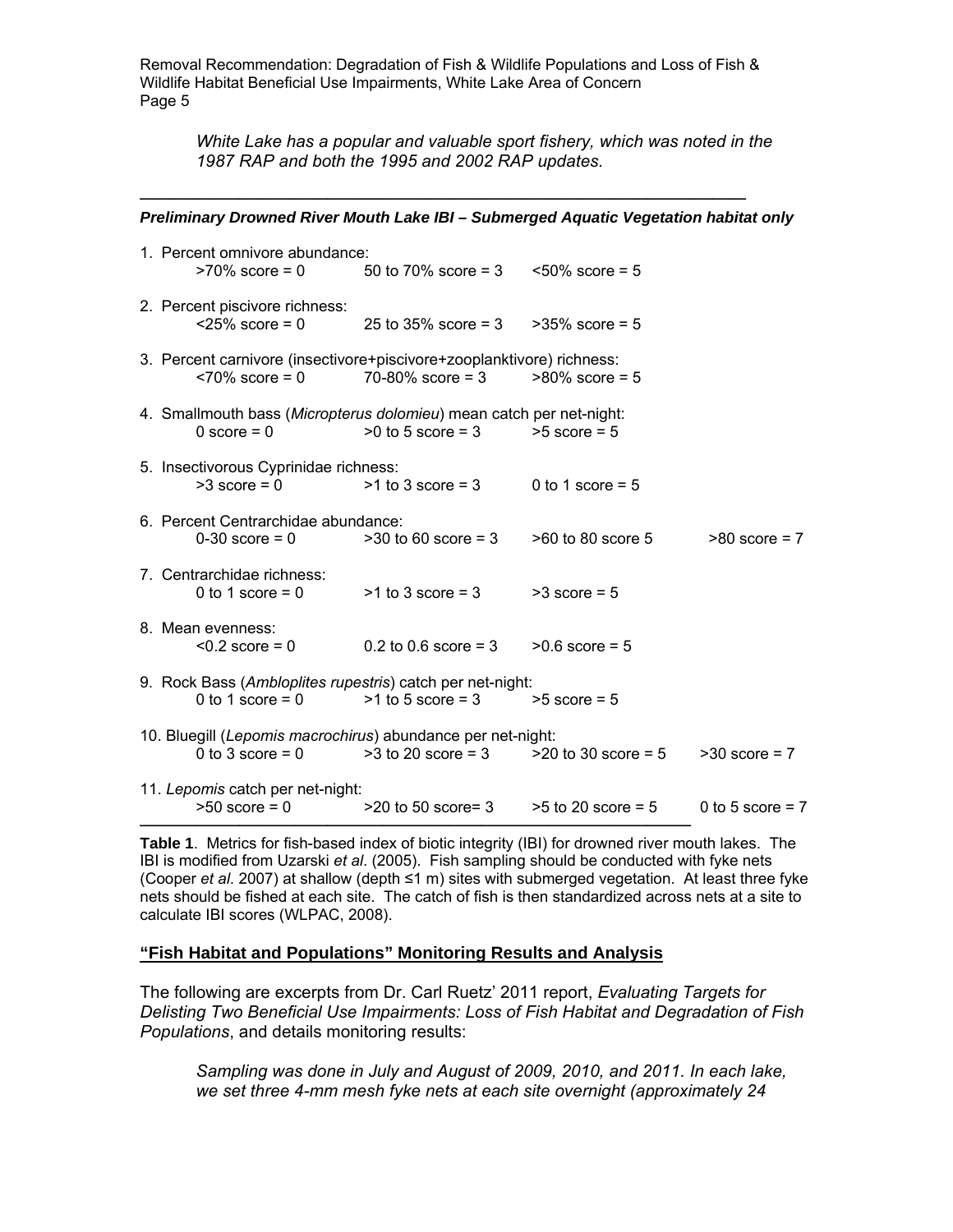*hours). The dimensions of the fyke nets are described by Breen and Ruetz (2006). Two of the fyke nets were set parallel to shore with mouths facing each other and connected at the lead. The third fyke net was placed about 30-50 m*  from the parallel nets, perpendicular to shore, with the mouth facing the shore. Wings of all nets were set at a 45<sup>°</sup> angle and leads were placed at the center of *the mouth of the net.* 

*Fish collected from fyke nets were identified to species, measured for total length (cm), and released at the point of capture (except for round gobies Neogobius melanostomus, which were euthanized). Any fish that could not be identified in the field was euthanized or a digital photo was taken for identification in the laboratory. For each fish species encountered, a digital photograph was taken for the reference collection. The IBI score was calculated for each site.* 

*A total of 1,100 fish consisting of 23 different species was collected from White*  Lake over the sampling period. The five species that accounted for most of the *fyke-net catch were round goby (26.6%), largemouth bass (25.4%), pumpkinseed (14.9%), yellow perch (13.4%), and bluegill (6.2%). White Lake varied the least among years (compared to the other drowned river mouth lakes) with the same species dominating each year in similar proportions.* 

*The mean IBI score for White Lake during 2009-2011 was 40.0 (Figure 2), which exceeded the numerical delisting target of 39 set for the loss of fish habitat and degradation of fish populations beneficial use impairments. Moreover, there was not a declining trend in the IBI score for White Lake during 2009-2011, which was a secondary criteria set for the delisting target. Therefore, the numerical delisting target regarding fish IBI scores was achieved* (Ruetz, 2011).

Following review of the final report and a presentation by Dr. Ruetz, the White Lake PAC agreed that the fish habitat and populations target had indeed been met.



Scores from fish-based index of biotic integrity (IBI) for White Lake. The dashed line represents the numerical delisting target of 39. Error bars represent  $\pm 1$  standard error.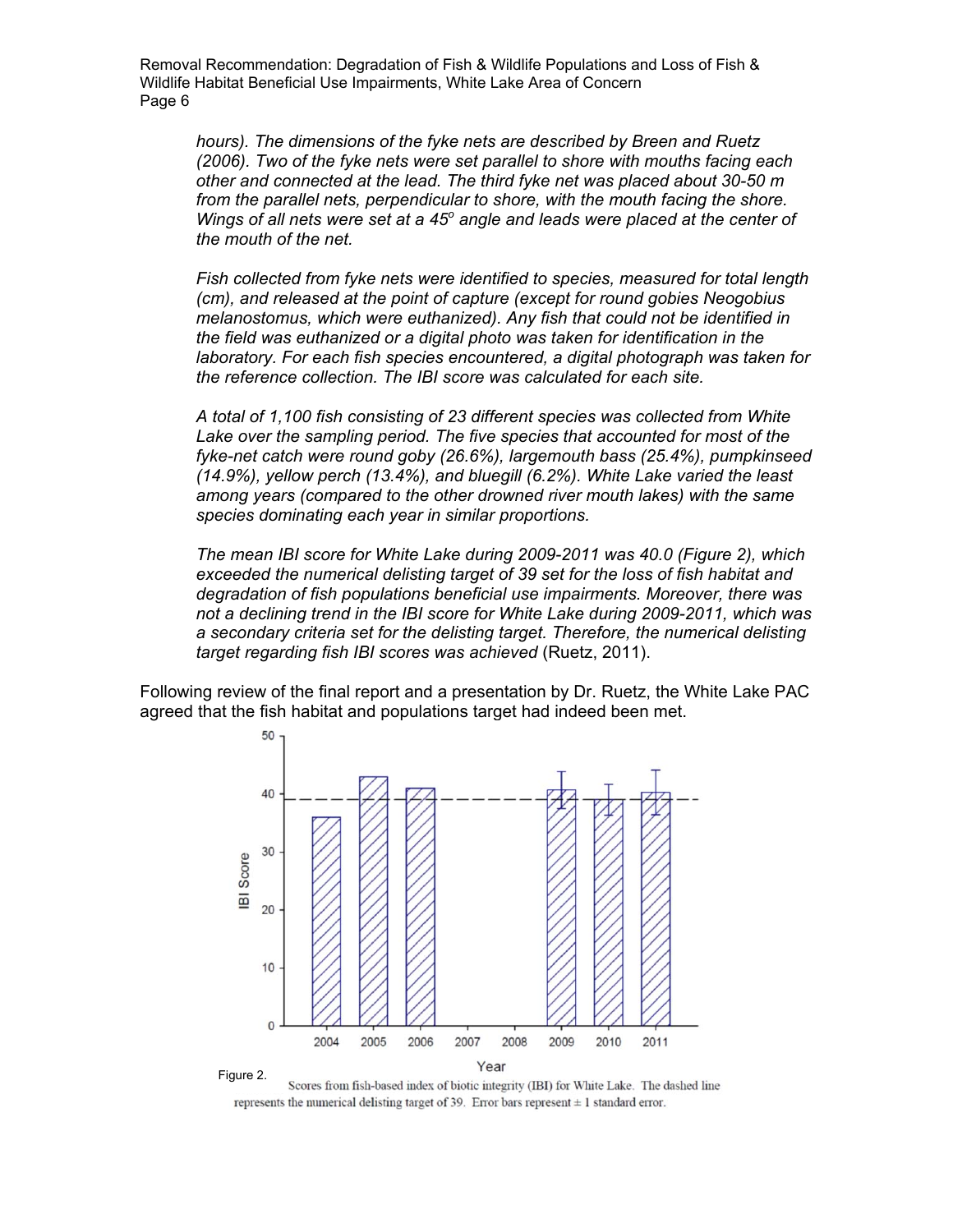### **"Wildlife Habitat and Populations" Removal Criteria and Results**

In 2009, the PAC submitted and MDEQ approved local criteria, consistent with the *Guidance,* focusing on the restoration of Wildlife Habitat and Populations. The local criteria describe a number of impairments and prescribe activities that were intended to address and correct those impairments. Activities 1 through 3 in the criteria below correspond to specific locations indicated in Figure 3. Following each of the listed targets are completed actions describing how those targets were met.

*Description of Impairment: Loss of habitat primarily at northeast end of White Lake, near Whitehall and Montague, due to residential development, marina construction, dredging, seawall construction, "weed control", wetland filling, and industrial development.* 

*Activity 1: Critical shoreline areas owned by the City of Montague and City of Whitehall (Fig. 3).* 

*Restoration Target: Critical areas (30.9 acres)3 owned by the City of Montague and City of Whitehall are restored and protected through a charter designation or via a conservation easement (see Activity 5 for total restoration acreage).*

### Completed Actions:

 $\overline{a}$ 

All identified Activity 1 locations in both cities were restored as part of the GLRI habitat project and are protected through long term management agreements, or may soon be covered by charter park designations. The total acreage amounts to 31.59 acres and includes the following sites:

- o Montague Dump Site, **3.83 acres**
- o Svensson Park, **7.88 acres**
- o Causeway, **3.32 acres**
- o Montague Boat Launch Shoreline, **1.51 acres**
- o Montague Boat Launch Two Track, **3.5 acres**
- o Maple Beach, **3.45 acres**
- o Mill Pond Park, **5.2 acres**
- o Weathervane Inn Property, **2.9 acres** (This area was originally thought to belong to the City of Montague and was included in the acreage calculated above, but was subsequently determined to be owned by the Weathervane. It now enjoys a 30 year protective management agreement.)

 $3$  Acreage calculations include upland buffers, shoreline, and aquatic bottomlands for sites designated in the White Lake Shoreline Habitat Management Plan.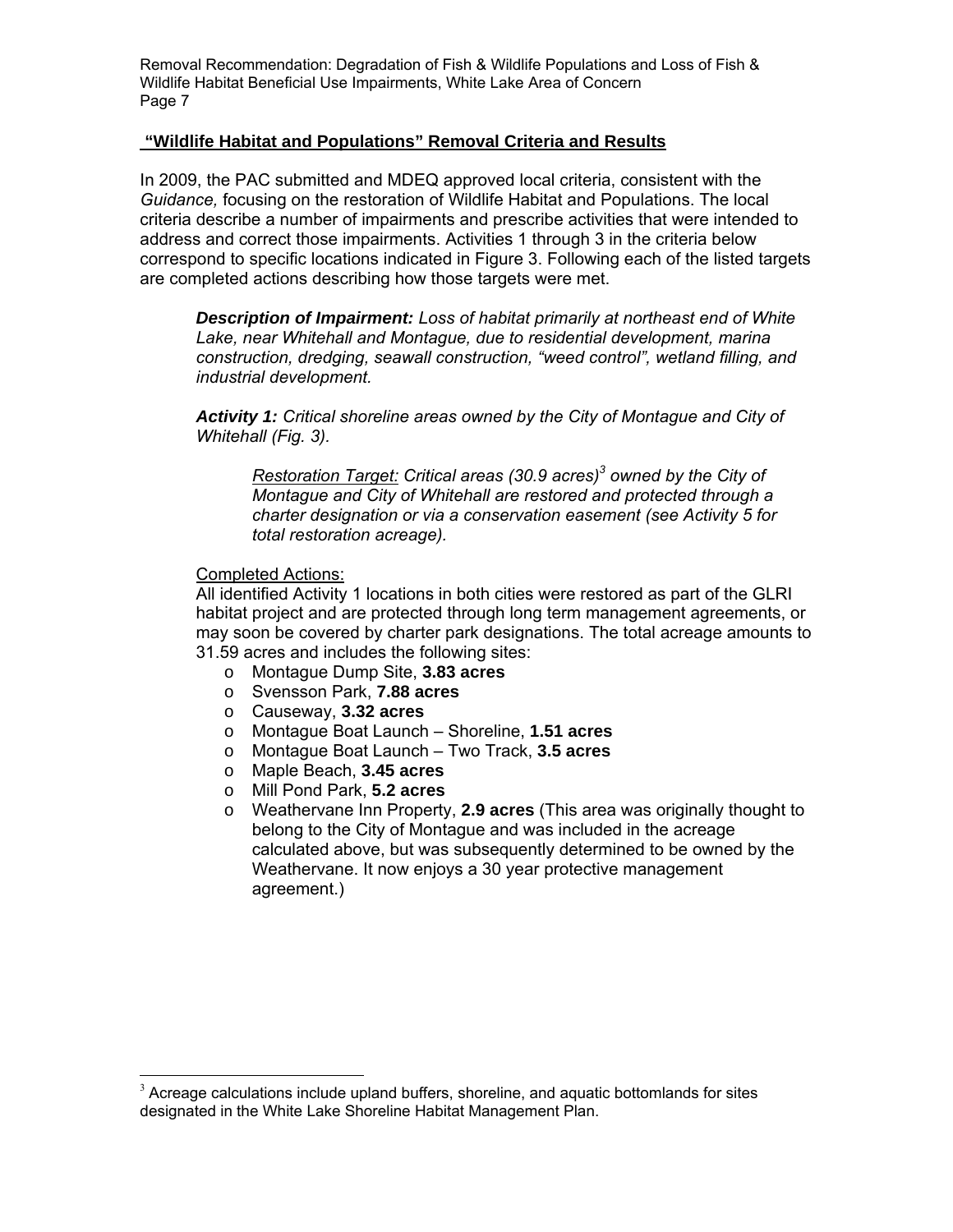# **Target Acreage**

At the time the PAC was developing specific criteria for restoration of the wildlife habitat and populations BUI, critical habitat areas (both public and private) were identified for restoration and protection at the northeast end of the lake. The identified critical habitat areas (referred to as Activity 1 and 2 locations) were restored through the GLRI-funded shoreline habitat restoration project, and with additional remediation at the former tannery property. However, it now appears that there were minor discrepancies in the original acreage figures as approved in the local criteria.

Specifically, the total correct acreage for the combined Activity 1 and 2 locations is 40.9 acres. Of that total, the public sites (Activity 1) comprise 30.9 acres, while the private lands (Activity 2) make up 10 acres. The restoration target identified in the local criteria for private lands incorrectly listed the total acreage number, rather than the correct figure.

With regard to Activity 3 locations, areas owned by DuPont and Occidental, the approved restoration target acreage listed is 46.8 acres. According to the Muskegon Conservation District, it was determined during GLRI project implementation that this was an overestimate based on GIS data available at the time and an inability to perform field verifications during criteria development. Keeping in mind that the anticipated restoration work was successfully implemented at the critical habitat areas, the actual areas restored amount to 12.5 acres at the DuPont property and 17.8 acres at Occidental, totaling 30.3 acres.

While these discrepancies may make it appear that site restoration fell short of achieving the intended targets, this is not the case. Restoration targets were determined by identifying parcels of critical shoreline habitat area for protection, all of which were successfully completed, regardless of the acreages specified for each.

## *Activity 2: Private lands designated as critical habitat3 (Fig. 3).*

*Restoration Target: Private lands designated as critical habitat (40.9 acres)3* [this should be 10 acres, as noted above in the Target Acreage box] *are restored and protected through municipal planning processes, voluntary conservation easements, or deed restrictions. (see Activity 5 for total restoration acreage).*

#### Completed Actions:

Activity 2 parcel locations were defined as part of the White Lake Shoreline Habitat Blueprint and GLRI Shoreline Habitat Restoration project planning process. All the habitat restoration sites (public and private) originally proposed for inclusion in the GLRI project totaled 40.9 acres, including 10 acres of restored wetlands on the south end of the former tannery property. All private sites are now protected or are in process through conservation easements, deed restrictions, or long term management agreements.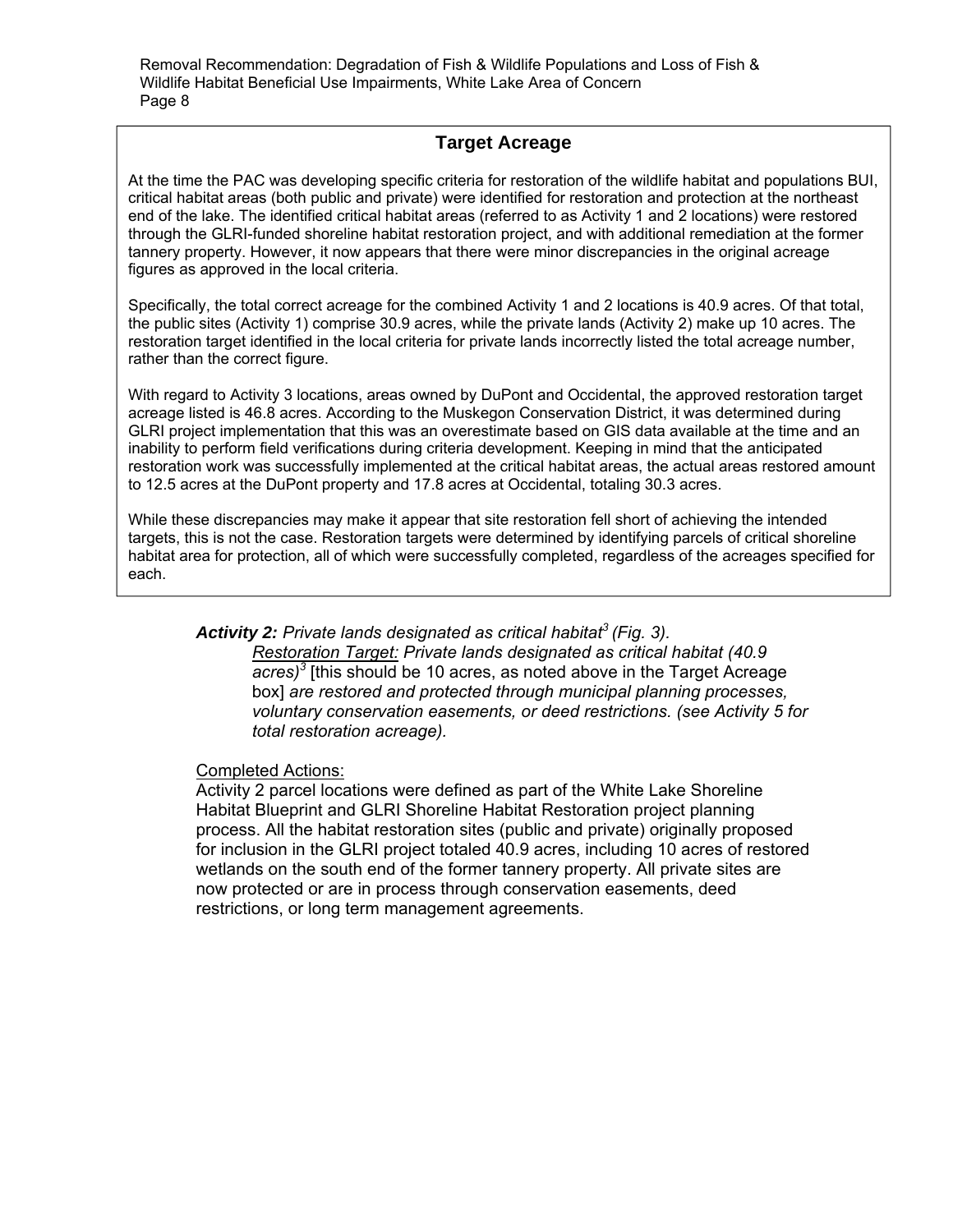

**Figure 3.** Delisting Target Areas for Activities 1 through 3 with Blueprint ranking criteria map.

*Description of Impairment: Protect large contiguous tracts of shoreline habitat already existing and avoid fragmentation of natural habitat throughout the landscape that is critical to reproduction, growth, and survival of fish and wildlife. With continued sediment and groundwater clean-up activities associated with DuPont and Occidental Chemical, and increased public awareness, the PAC continues to revisit and discuss the same issues (toxicity impacts to habitat and populations, sedimentation, habitat fragmentation, exotic species, and shoreline alteration). Designated areas are two of the largest "natural" shoreline sections remaining.*

*Activity 3: Shoreline areas owned by DuPont and Occidental (Fig. 3). Restoration Target: Evaluate shoreline areas as part of Activity 4, and restore anthropogenic/industrial impacts at sites owned by DuPont and Occidental (46.8 acres – shoreline/wetland areas only)* [This should be 30.3 acres, as noted above in the Target Acreage box]*. Long term objective to have shoreline acreage donated to local municipalities for public use, and placed in conservation easements.*

### Completed Actions:

A site inspection revealed that all industrial impacts and debris at DuPont were removed, with the exception of a cement 10' x 10' docking platform, which is now privately owned. The Muskegon Conservation District performed invasive species control on the site. The Occidental property was part of the GLRI restoration project and is protected via conservation easement. Restoration and invasive species control work at these two Activity 3 locations were completed, totaling 30.3 acres.

*Description of Impairment: Lack of relevant scientific data on wildlife for White*  Lake AOC in previous RAP documents. Establish a baseline database of wetland */ marsh species within the White Lake AOC which quantifies and qualifies key*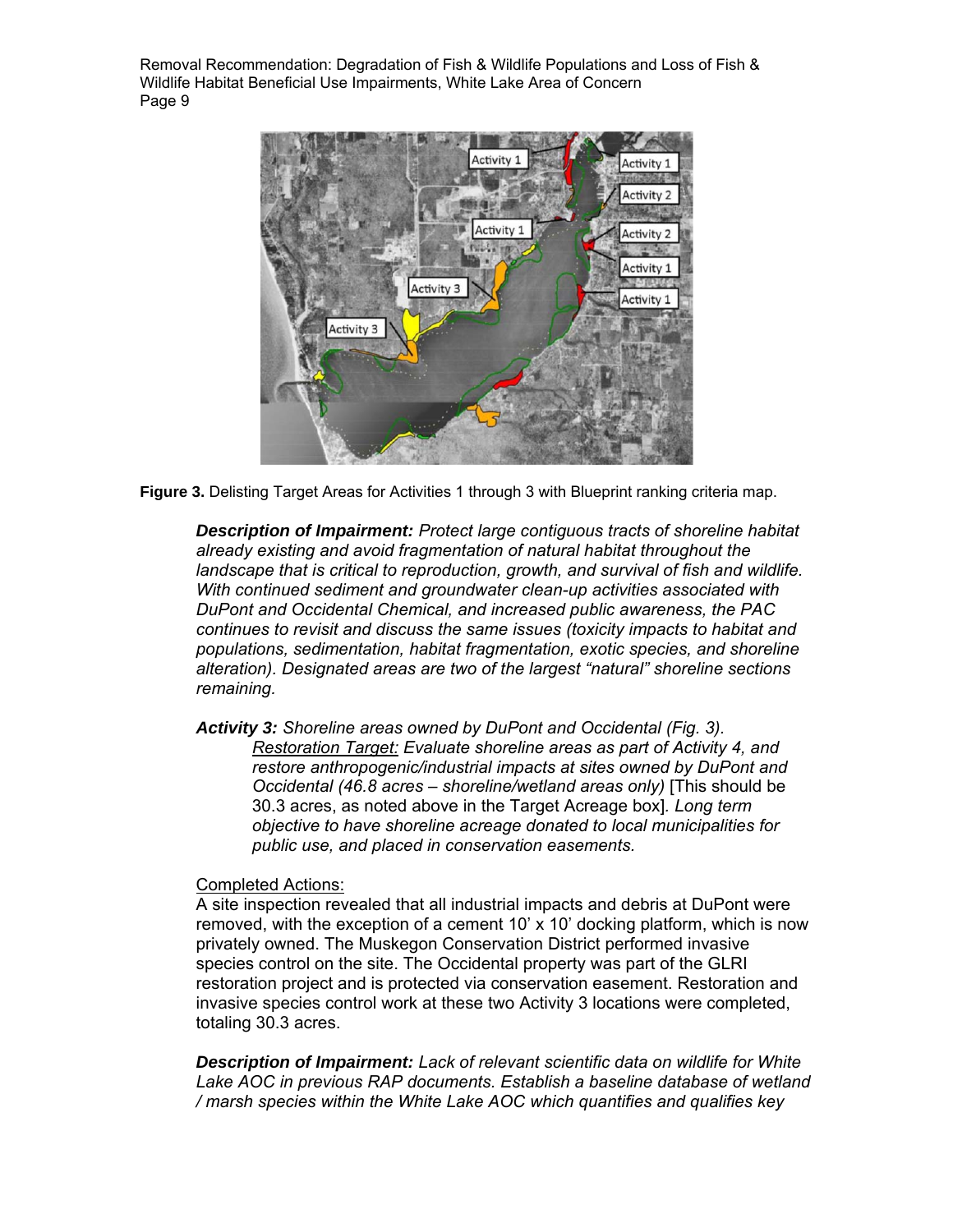*wildlife species and locations. Utilize database to determine AOC impacts in relation to other Great Lakes marsh sites.*

#### *Activity 4: Marsh Monitoring*

*Restoration Target: Monitoring data4 indicates that White Lake "marsh" habitats and populations do not significantly vary from other Great Lakes coastal sites5 .* 

#### Completed Actions:

Baseline population studies have been conducted since 2006. Pre-restoration data trends showed the need for restoration in shoreline areas. Muskegon Conservation District staff conducted monitoring beginning in 2010. In 2011 and 2012, both reference and GLRI restoration sites were monitored.

Population dynamics may not show beneficial trends for some time following the completed restoration work at those sites. MDEQ has agreed to fund an additional three years (2014, 2015 and 2016) of monitoring to fully establish population and community trends at each restoration site and in the AOC as a whole, based on recommendations from Bird Studies Canada. Restoration work is complete and a funded monitoring plan is in place.

*Description of Impairment: Shoreline hardening and filling, alteration of native vegetation, elimination of wetland, shoreline, and littoral habitat, deposition of industrial / construction debris, and habitat fragmentation have all steadily increased during the last 60 years. Original fish and wildlife population decreases and habitat loss have been part of the legacy of industrial contamination on White Lake. Since that period, issues caused by other urban growth have been more dramatic and been exacerbated because populations and habitats have yet to rebound from original impacts. Restoration work must include areas of original industrial impact as well as other sites indirectly impacted to ensure sustainable habitat and population recovery.*

*Activity 5: Shoreline and Littoral Zone Restoration* 

*Restoration Target: Initiate restoration and enhancement work on "immediate", "high", and "intermediate" ranked sites and defined in the White Lake Shoreline Habitat Management Plan and delineated in the* 

<sup>4</sup> Monitoring data will be according to Bird Studies Canada - Marsh Monitoring Program's protocols and be collected by White Lake volunteers and Muskegon Conservation District staff. All volunteers will be trained by Bird Studies Canada trainers.

<sup>&</sup>lt;sup>s</sup> Comparisons will be made between White Lake and three other non-AOC Great Lakes coastal<br>sites with similar habitat characteristics and sampling points. Habitat characteristics will be determined by Bird Studies Canada - Marsh Monitoring Program's – Habitat Description protocols; "Monitoring and Assessing Marsh Habitats in Great Lakes Areas of Concern Final Project Report - December 2006". This report summarizes and interprets the final results of a two-year Marsh Monitoring Program project which assessed the health of coastal and inland marsh habitats within and among 12 U.S. and binational Great Lakes Areas of Concern (AOCs). Using a multiparameter approach, marsh health assessments were made to assess the status of five wetland and aquatic-related Beneficial Use Impairments at several selected sites within each AOC and surrounding watershed. https://www.bsc-eoc.org/download/MMPAOCReport2007.pdf.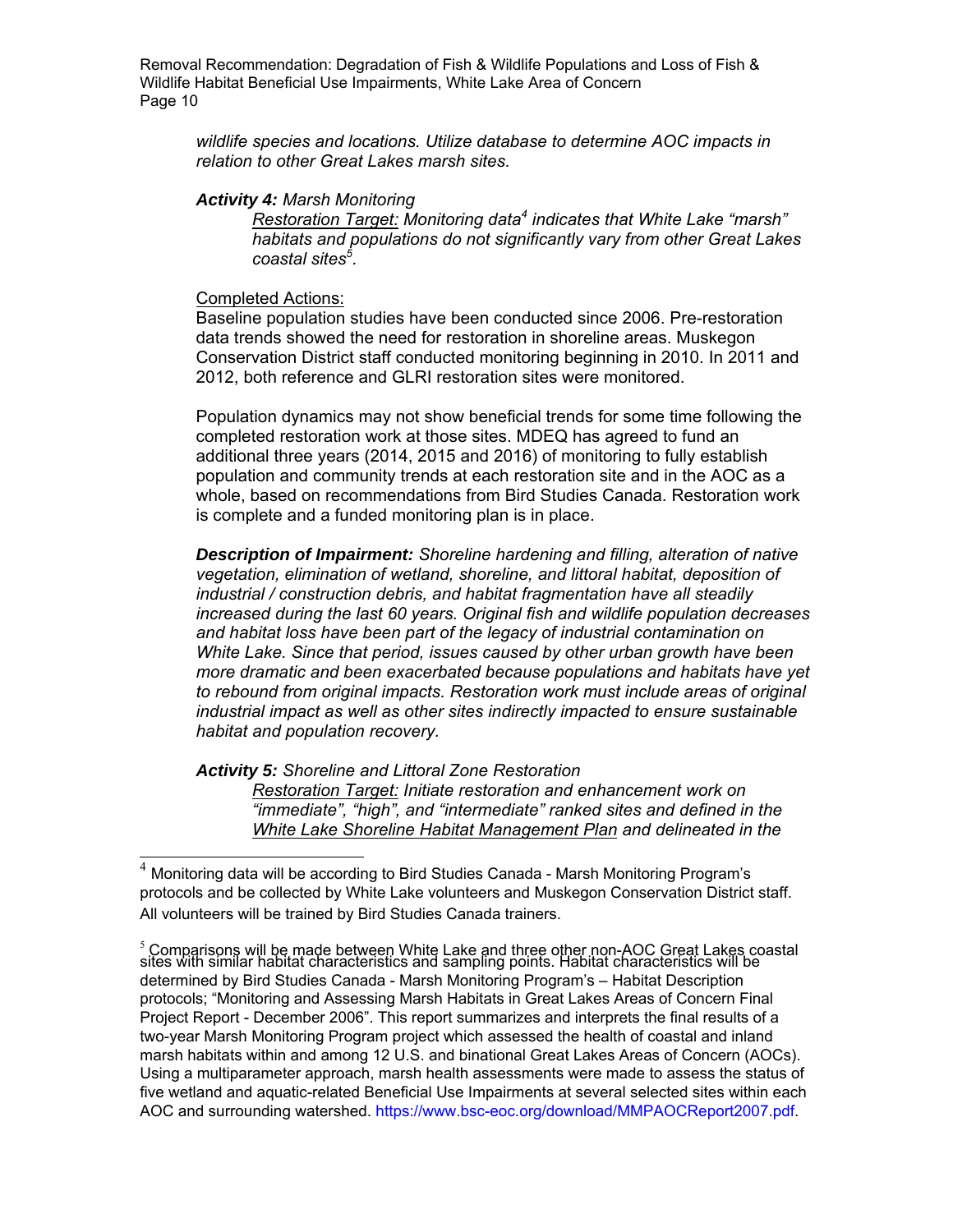> *White Lake Shoreline Habitat Restoration Blueprint. Implement the following restoration work delineated in the blueprint including:*

- *Soft engineering work (11.7 acres total)*
- *Shoreline and littoral zone enhancement / re-establishment (25.6 acres total)*
- *Removal of debris (5.6 acres total)*
- *Conservation easement and shoreline protection workshops (2 sessions)*
- *One-on-one landowners assistance (119 acres total)*
- *Establishing shoreline buffers (17.5 acres total)*
- *Exotic species control (29.6 acres total)*

## Completed Actions:

Work completed as part of the GLRI shoreline habitat restoration project, Fish and Wildlife Landowner Assistance project, and other efforts by the Muskegon Conservation District include:

- Soft engineering work (53.03 acres)
- Shoreline and littoral enhancement (38.16 acres)
- Removal of debris (51,851 cubic yards, over 7.9 acres)
- Conservation easement and shoreline protection workshops (2 sessions as part of the Fish and Wildlife Landowner Assistance project)
- One-on-one Landowner Assistance (236 acres, not including phragmites control work in the summer of 2013)
- Establishing shoreline buffers (24.27 acres)
- Exotic species control (34.62 acres, not including phragmites control work in the summer of 2013)

In almost every case as noted above, the actions completed were in excess of the target acreages listed in the restoration criteria.

## **"Wildlife Habitat and Populations" Restoration Efforts**

In 2010, the Muskegon Conservation District was awarded a \$2.1 million GLRI grant from the US EPA, to implement a seven-site White Lake Shoreline Habitat Restoration project, consistent with the 2005 White Lake Shoreline Habitat Management Plan and subsequent Restoration Blueprint documents. Construction was completed at the end of 2012, and due to a number of contingencies that occurred during the project period, a total of ten shoreline habitat sites were restored, as opposed to the original seven that were proposed.

Restoration goals for the project were exceeded within the allocated budget. Successful completion was specifically intended to be the final restoration work leading to the removal of the Loss of Fish and Wildlife Habitat and Degraded Fish and Wildlife Populations BUIs, as prescribed by the PAC's local restoration criteria.

The final ten restoration sites included:

- Former Montague Dump Site
- Svensson Park
- Causeway
- Montague Boat Launch Shoreline
- Montague Boat Launch Two Track
- Maple Beach
- Mill Pond Park
- Weathervane Inn
- Occidental Chemical
- Ravenswood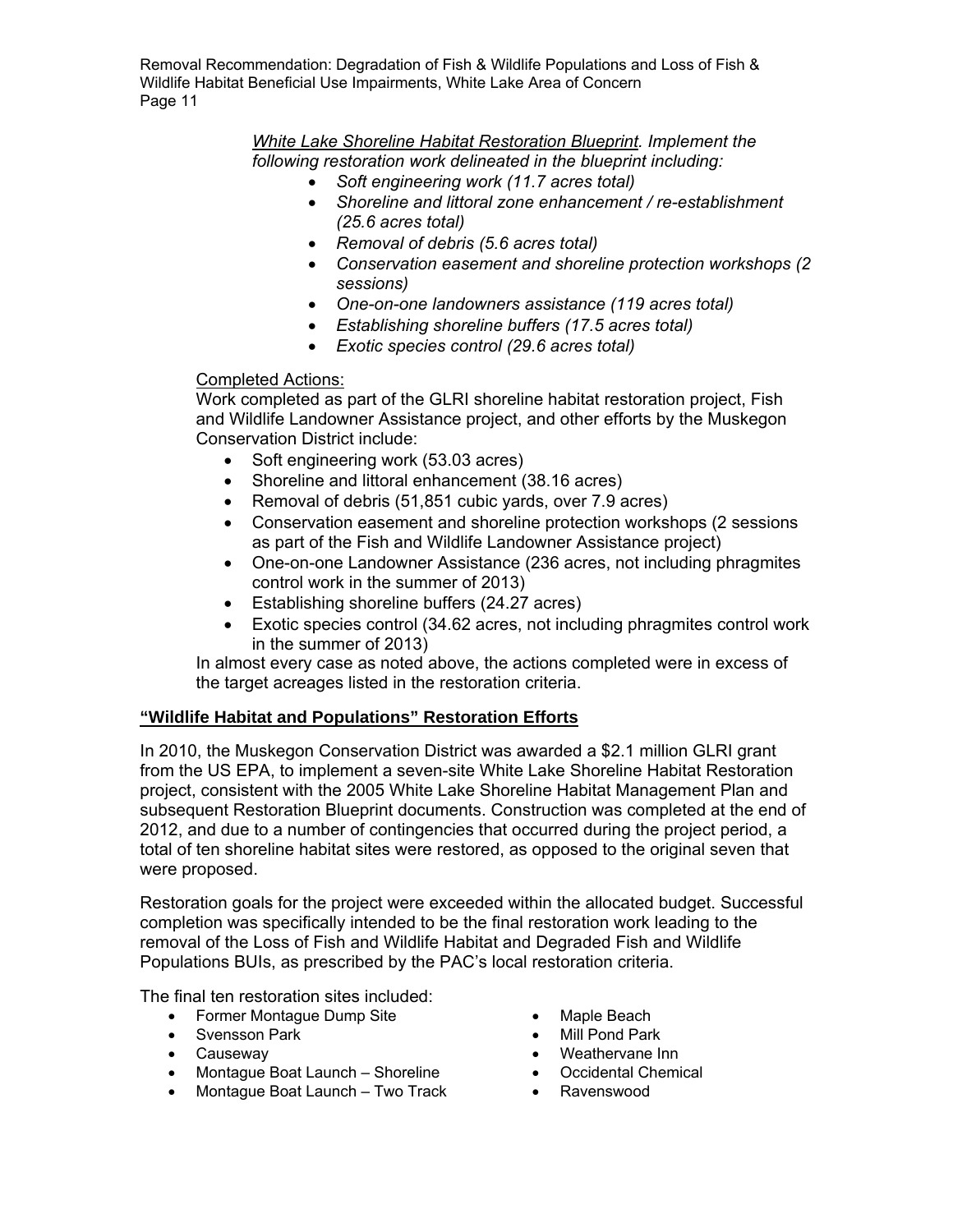During the same period, the Muskegon Conservation District was the beneficiary of US Fish and Wildlife funds for a Landowner Assistance project, to assist in the development of long-term shoreline plans to protect and enhance habitat and manage for native species. These efforts enhanced the achievement of the established restoration targets.

**In total, 8,007 lineal feet of shoreline has been restored, 38.16 acres of wetlands and aquatic habitat were created or restored, 14.87 acres of riparian and upland habitat corridors were reconnected and restored, and 51,851 cubic yards of shoreline/ marine debris were removed.**

# **Conclusion**

As set forth in Annex 2 of the 1987 Amendments to the Great Lakes Water Quality Agreement, the BUIs addressed in this document are: 1) Degradation of Fish and Wildlife Populations and 2) Loss of Fish and Wildlife Habitat. The MDEQ approved sitespecific criteria as including all components required by the state's *Guidance*. This removal recommendation reiterates the local criteria and summarizes assessment data, concluding that acreage of completed restorations and long-term preservation planning all contribute to the successful restoration of the fish and wildlife beneficial uses.

# **Recommendation**

Based on review of the data and technical input from the Muskegon Conservation District, MDEQ and US EPA staff, removal of the Degradation of Fish and Wildlife Populations and Loss of Fish and Wildlife Habitat BUIs from the White Lake AOC is recommended. The White Lake PAC discussed the issue in detail at its January 9, 2014 meeting. Members voted to support removal of the BUI. The PAC submitted a letter dated January 28, 2014 expressing support for this action. A public meeting was held on the topic February 24, 2014, as part of a 30-day public notice period. No written comments were received during the comment period, which concluded on March 11, 2014.

# **References**

Breen, M. and Ruetz, C., 2006. Gear Bias in Fyke Netting: Evaluating Soak Time, Fish Density and Predators. *North American Journal of Fisheries Management* 26:32-41.

Cooper, M.J., C.R. Ruetz III, D.G. Uzarski, and T.M. Burton. 2007. Distribution of round gobies in coastal areas of Lake Michigan: are wetlands resistant to invasion? *Journal of Great Lakes Research* 33(2):*In press*.

Michigan Department of Environmental Quality, 2008. Guidance for Delisting Michigan's Great Lakes Areas of Concern. MI/DEQ/WB-06/001.

Michigan Department of Natural Resources, 1987. Remedial Action Plan for White Lake Area of Concern.

Michigan Department of Natural Resources, 1995. Remedial Action Plan for White Lake Area of Concern.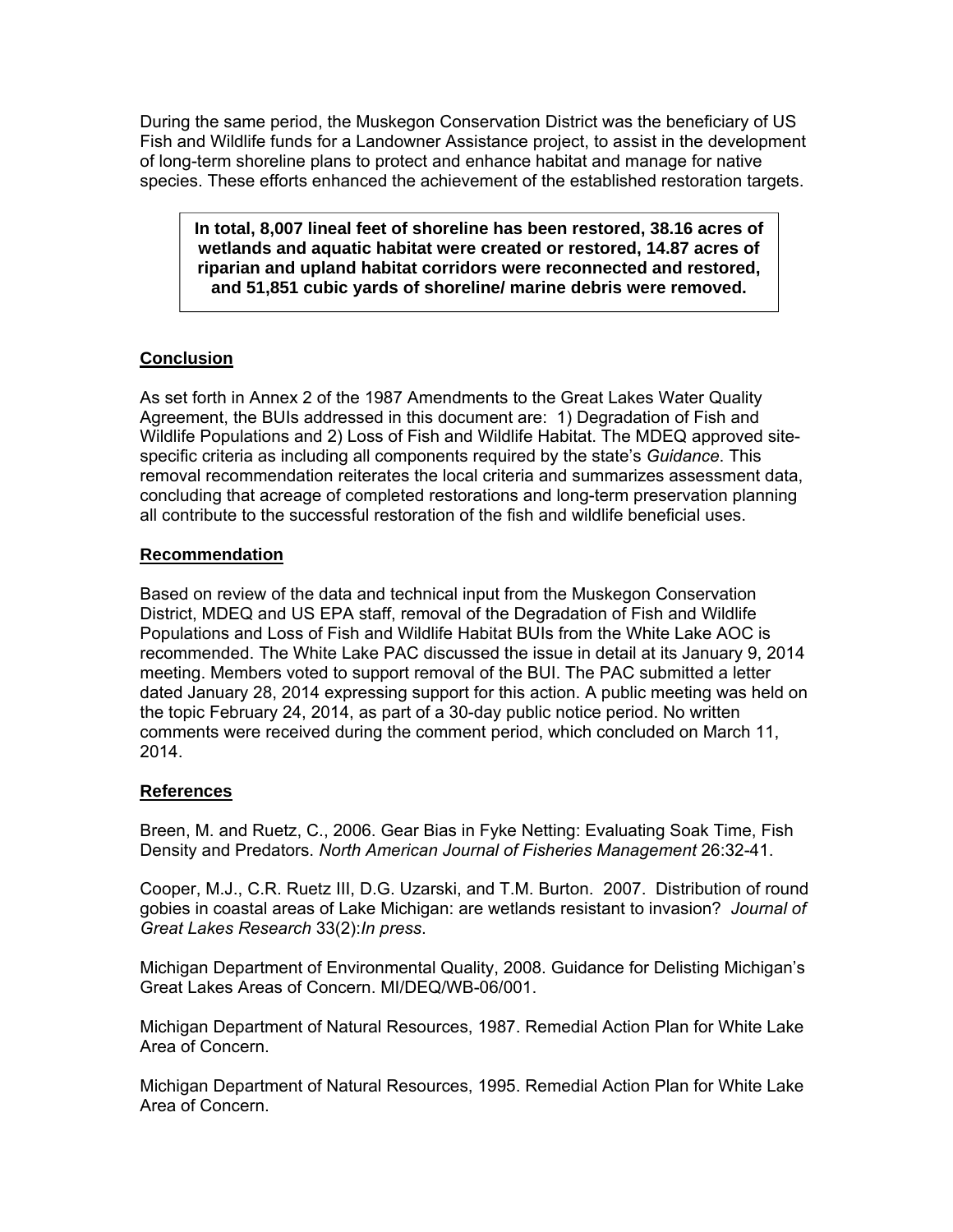Ruetz, C., 2011. White Lake Area of Concern Evaluating Targets for Delisting Two Beneficial Use Impairments: Loss of Fish Habitat and Degradation of Fish Populations.

Sokal, R.R., and F.J. Rohlf, 1995. Biometry, 3rd edition. Freeman, New York.

Uzarski, D. et al, 2005. Fish Habitat Use Within and Across Wetland Classes in Coastal Wetlands of the Five Great Lakes: Development of a Fish-Based Index of Biotic Integrity. *Journal of Great Lakes Research* 31 (Suppl. 1):171-187.

White Lake Public Advisory Council, 2005. White Lake Shoreline Habitat Management Plan.

White Lake Public Advisory Council, 2009. White Lake Shoreline Habitat Restoration Blueprint.

White Lake Public Advisory Council, 2008. Targets for Delisting Two Beneficial Use Impairments: Loss of Fish Habitat and Degradation of Fish Populations.

Prepared by: John Riley Great Lakes Management Unit Office of the Great Lakes Michigan Department of Environmental Quality March, 2014